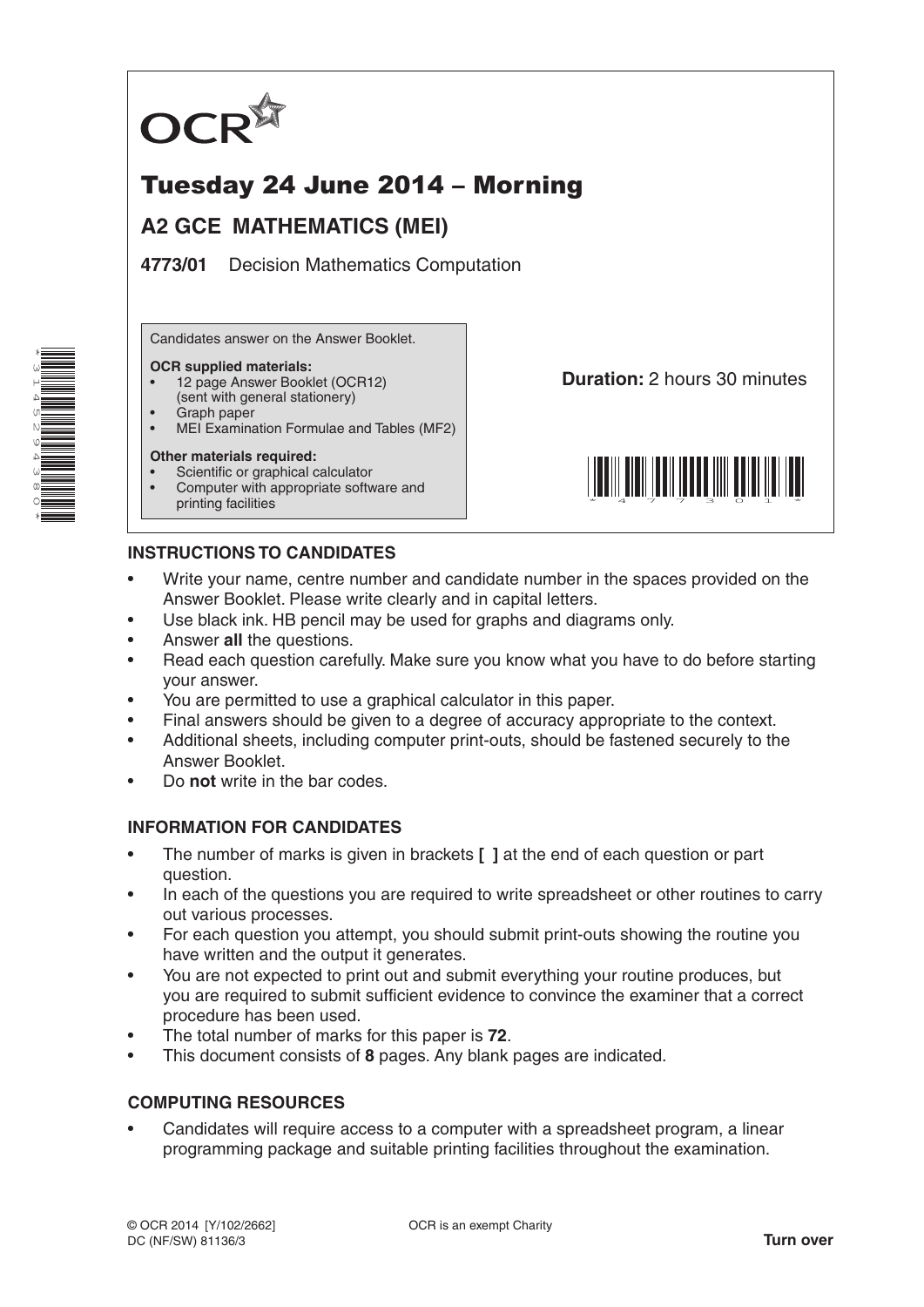**1**  The owner of a grocery store aims to keep 150 cartons of UHT milk in stock. At the end of each working day the store keeper counts the stock and places an order. If the stock is less than 150 he orders the difference between 150 and the stock. If the stock is 150 or more then he does not order any. Orders take one working day to be processed and are then delivered at the start of the next working day after that. The store is closed on Sundays.

At the end of Friday the store keeper ordered 35 cartons of UHT milk. These arrived on Monday morning.

On Saturday he received cartons from Thursday's order and sold 50 cartons. He ended the day with 130 cartons in stock and ordered 20.

On Monday he received 35 from Friday's order and again sold 50. So at the close of trading he had 115 in stock, and he ordered 35.

**(i)** Build a spreadsheet to model u<sub>n</sub>, the number of cartons in stock at the beginning of day *n* before receiving that day's delivery, starting with Monday as day 1. You will need to model the possibility of him ordering no cartons, and you need to show your formulae.

 Assuming that demand remains constant at 50 per day, report on how stock levels behave in the long run. **[5]**

- **(ii)** For this scenario the owner does not ever order 0 cartons. So, ignoring the possibility that the stock might exceed 150 at the end of a day, construct a recurrence relation to model the scenario (ie demand constant at 50 per day). **[2]**
- **(iii)** Find the auxiliary equation for your recurrence relation, and show that it has no real roots.

Explain how you could have seen that the auxiliary equation would have no real roots by inspecting your spreadsheet. **[3]**

The owner's daughter suggests that her father tries ordering 50 cartons plus a fraction,  $\alpha$ , of the difference between 150 and the closing stock,  $0 < \alpha < 1$ , for closing stocks less than or equal to 150. (You are not required to model the possibility of closing stocks greater than 150.) So on Saturday he would have ended the day with 130 cartons in stock and have ordered  $50+20\alpha$ . On Monday he would have had 115 in stock at the close of trading, and would have ordered  $50+35\alpha$ .

- **(iv)** Construct the recurrence relation for u<sub>n</sub>, the number of cartons in stock at the beginning of day *n*, with Monday being day 1 and assuming that demand remains constant at 50 per day. Show that for  $\alpha = 0.25$ , the recurrence relation's auxiliary equation has one real root.  $\lbrack 4 \rbrack$
- **(v)**  Add a model of this scenario to your spreadsheet. Use your spreadsheet to demonstrate that for  $\alpha = 0.25$  and for demand constant at 50, the solution to the recurrence relation is  $u_n = 60(0.5)^n - 100n(0.5)^n + 150.$  [2]
- **(vi)** The recurrence relation given in part **(v)** is a mathematical approximation to a realistic ordering policy since it allows non-integer values. Produce a spreadsheet model with  $\alpha = 0.25$ , but in which order quantities are to the nearest whole number. **[1]**
- **(vii)** Use your spreadsheet from part **(vi)** to investigate what increased level of demand leads to stock running out. **[1]**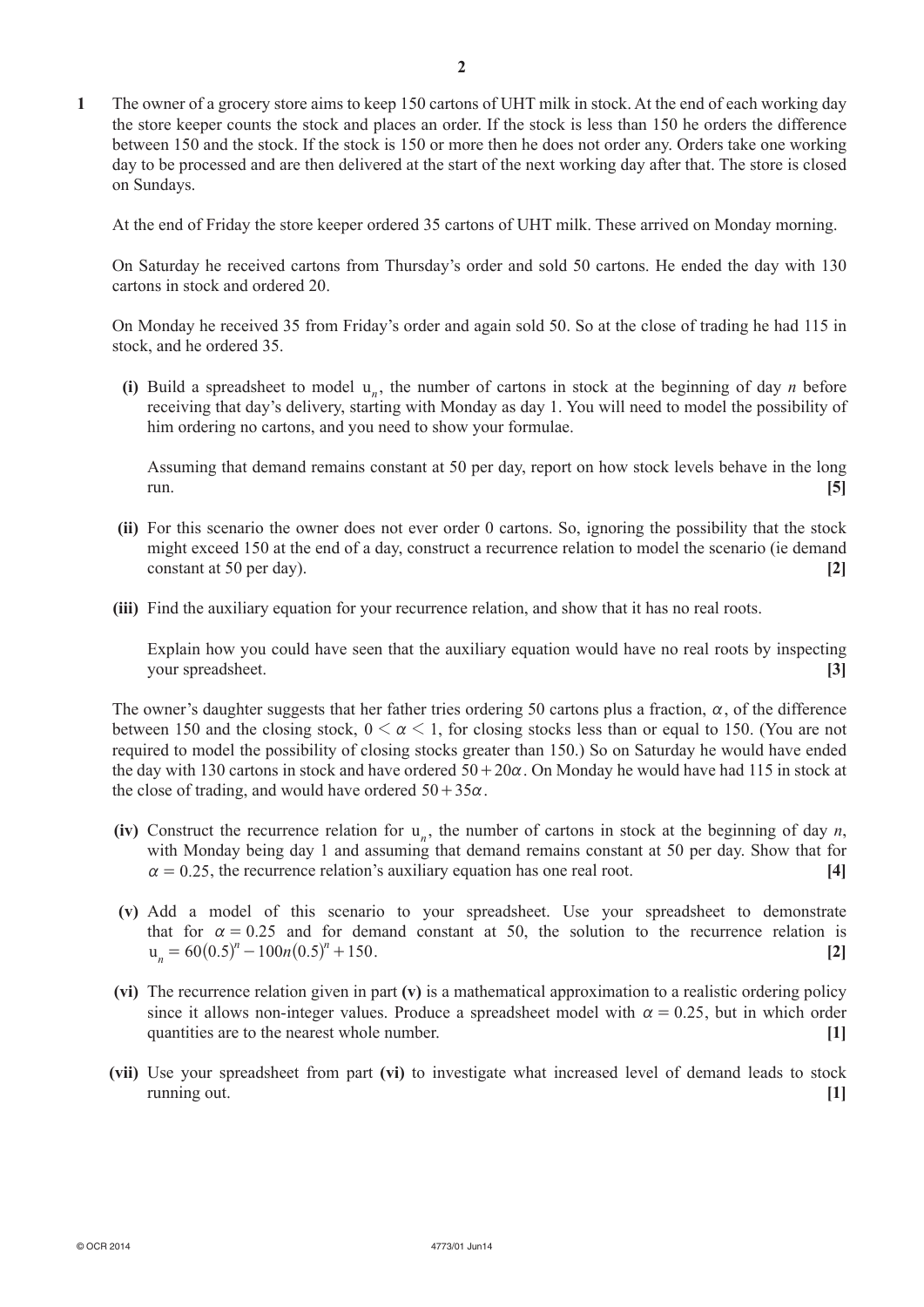**2**  A cable car installation at a ski resort has two cabins connected by the cable. Skiers board the lower cabin until it is full. It then travels up whilst the empty cabin travels down from the top station.

The cabins can each hold 160 skiers. The journey time from bottom to top is 4 minutes. So the system can move 2400 skiers per hour, or an average rate of 2 skiers every 3 seconds.

Skiers arrive at an average rate of 1 skier every 2 seconds at intervals given by the following distribution.

| time interval (secs) |            |  |  |
|----------------------|------------|--|--|
| probability          | $\sqrt{2}$ |  |  |

- **(i)** Build a spreadsheet simulation for loading and transporting 160 skiers, assuming that an empty cabin is waiting for the first skier. For each skier, record the time between his or her arrival and the time at which the cabin completes its journey, and find the mean of these times. This is an estimate of the "mean time in system". **[6]**
- **(ii)** Explain why the assumption that an empty cabin is waiting for the first skier will also model the situation in which the first skier arrives just after a cabin has departed, assuming that skiers are arriving at a rate of 1 skier every 2 seconds. **[1]**
- **(iii)** Run your simulation 10 times, recording the mean time in system for each of your 10 runs. **[2]**
- **(iv)** Criticise the modelling assumptions. **[1]**

In a modernisation the cabins are replaced by cabins which each hold 120 skiers, but which can complete the journey in 3 minutes, so that the capacity is unchanged at 2400 skiers per hour.

 **(v)**  Simulate this system for 120 skiers, assuming that an empty cabin is waiting for the first skier. Repeat your simulation 10 times and compare this mean time in system to that in the old system. **[3]**

In fact, the new cabins are programmed to depart when full or at 4-minute intervals, whichever happens first.

**(vi)** Simulate this system, assuming that an empty cabin is waiting for the first skier. Explain how you dealt with the limit of no more than 4 minutes between departures.

Repeat your simulation 10 times, each time assuming that an empty cabin is waiting for the first skier. Record how many skiers were loaded in each simulation. Compare the mean time in system to that which you observed in part (iii).

**(vii)** When would it become necessary to modify the modelling assumption that an empty cabin is waiting for the first skier? **[1]**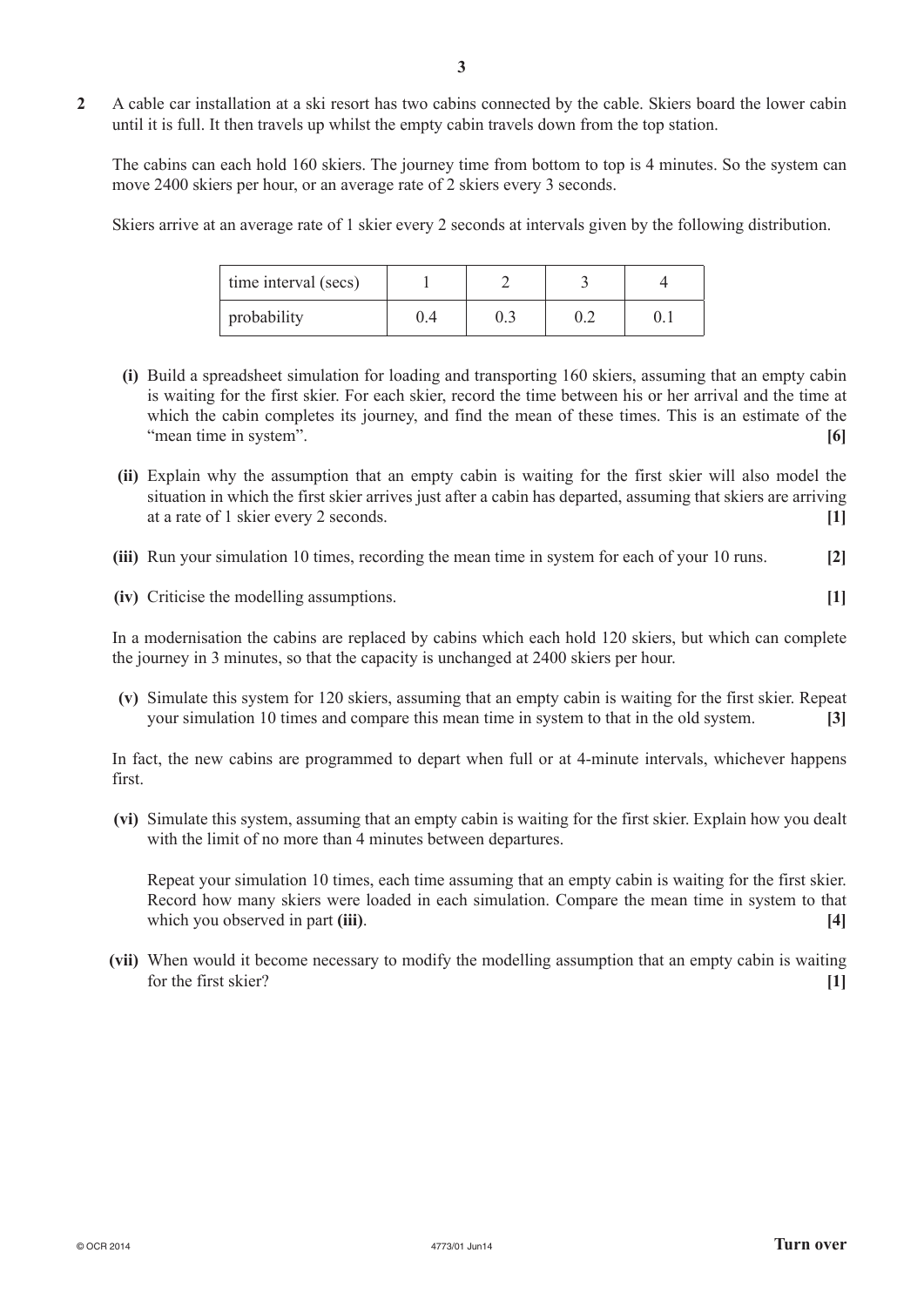**3** (i) Put the following LP into LINDO format, run it, and explain what it does.

```
 max M
st M < 65M < 37M < 19M < 54M < 23 end [4]
```
The table gives the complete set of shortest distances between the vertices of a network.

|               | А                | $\mathcal{C}$<br>B |                  | D                | E  |
|---------------|------------------|--------------------|------------------|------------------|----|
| А             | $\boldsymbol{0}$ | 23                 | 42               | 35               | 52 |
| B             | 23               | $\overline{0}$     | 37               | 29               | 43 |
| $\mathcal{C}$ | 42               | 37                 | $\boldsymbol{0}$ | 18               | 50 |
| D             | 35               | 29                 | 18               | $\boldsymbol{0}$ | 32 |
| E             | 52               | 43                 | 50               | 32               |    |

The following LP finds the minimum of the row maxima. The "R" variables give the row maxima. "M" gives the minimum of these, using the approach of part **(i)**. Maximising Y forces the R variables to be as small as possible and M to be as large as possible at the same time.

> maximise Y st Y=M−2R1−2R2−2R3−2R4−2R5  $M < R1$  $M < R2$  $M < R3$  $M < R4$  $M < R5$  $R1 > 23$  $R1 > 42$  $R1 > 35$  $R1 > 52$  $R2 > 23$  $R2 > 37$  $R2 > 29$  $R2 > 43$  $R3 > 42$  $R3 > 37$  $R3 > 18$  $R3 > 50$  $R4 > 35$  $R4 > 29$  $R4 > 18$  $R4 > 32$  $R5 > 52$  $R5 > 43$  $R5 > 50$  $R5 > 32$ end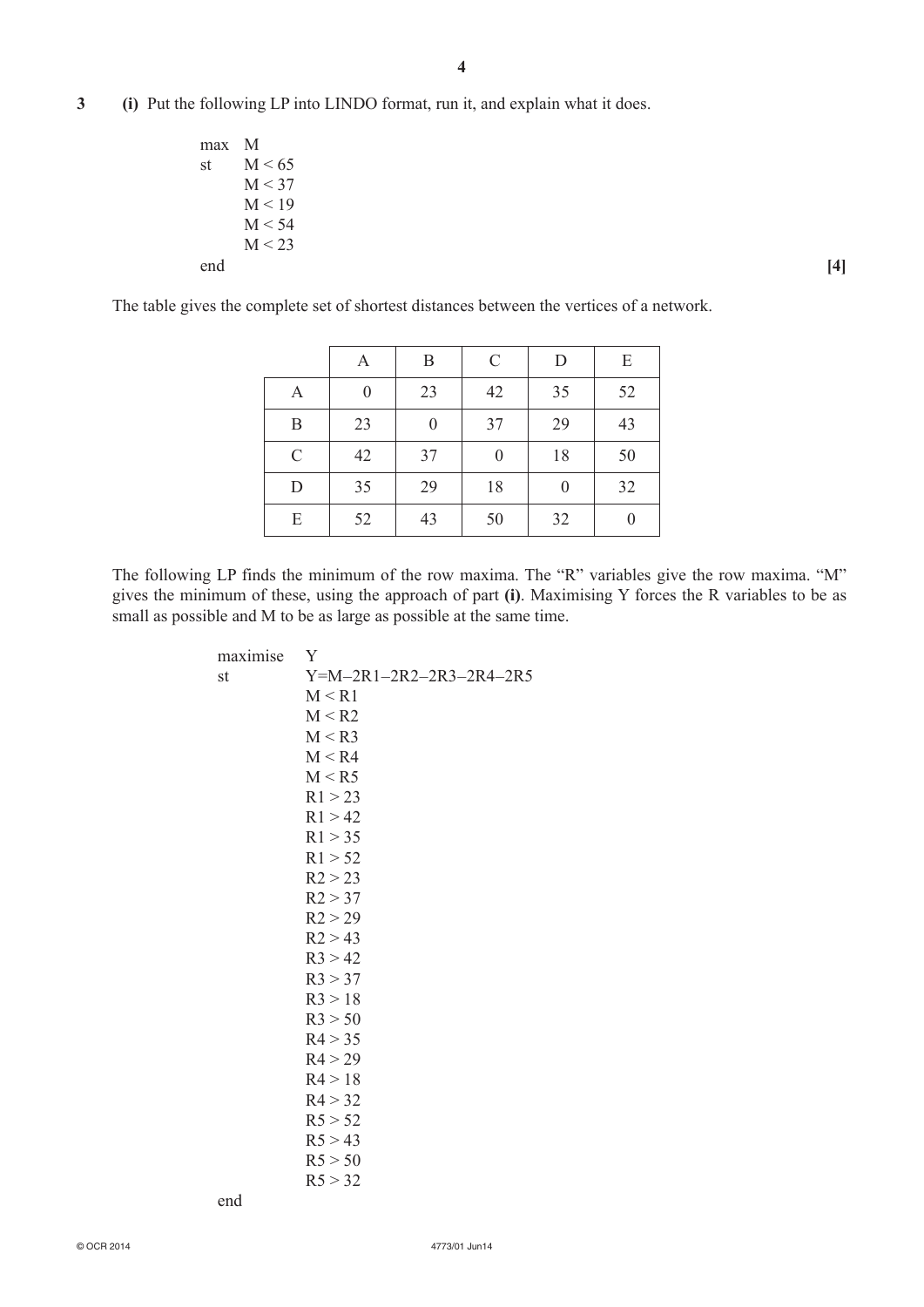**(ii)** Put the LP into LINDO format, and run it. You will need to put the instruction "Free Y" on a line after your "End" statement, since Y will take a negative value.

Interpret the output. You should explain what gives the minimum of the row maxima, and how you can find which row contains this. **[6]**

John is designing a hot water system for his new house. The vertices on the network represent positions for taps. The arcs represent possible connections between taps. The weights represent the lengths in metres of pipes that would be needed to connect taps. John wants to position the hot water cylinder so that the maximum distance from it to a tap is as small as possible.



- **(iii)** Explain the steps that you would go through to use LP to find the best vertex for the location of John's hot water cylinder. You do not need to produce or run an LP. **[5]**
- **(iv)** Use inspection to find the four best vertices at which to position the cylinder, each with a maximum distance of 8 metres from other vertices. **[1]**
- **(v)** Why might LP be used to solve real-world problems of this nature when they seem easy to do by inspection? **[1]**
- **(vi)** Show that, in fact, the best position for the cylinder is not at a vertex. **[1]**

**Question 4 begins on page 6**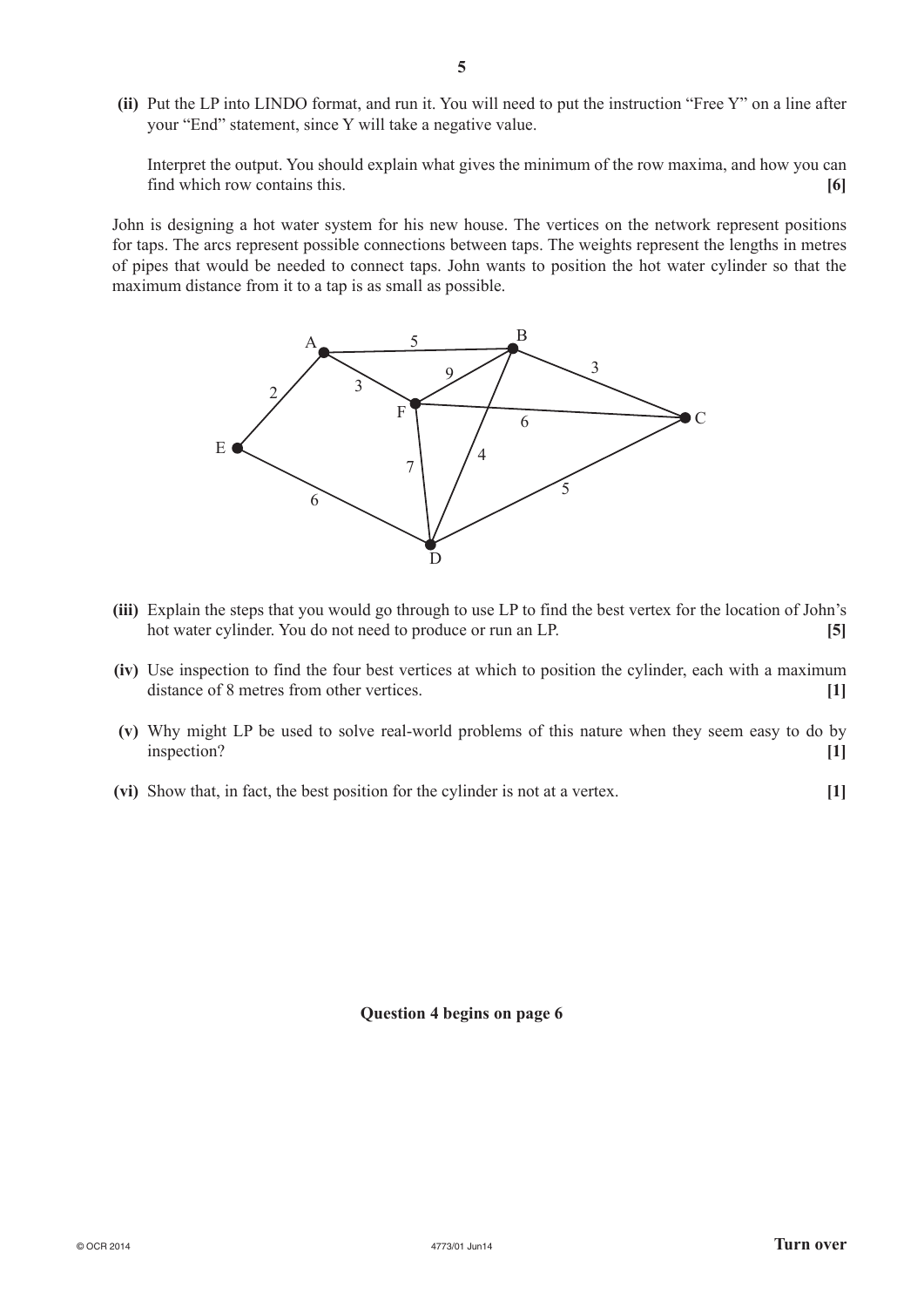**4**  KPQ Logistics is a distribution company. It has two distribution centres, one in the north of the country (N) and one in the south (S). It serves producers of goods, taking deliveries into its distribution centres and delivering from the centres on to shops.

The company maintains a large database detailing the costs of delivery from producers to the company's distribution centres, and costs of delivery from the centres to customers.

The company can move up to 200 tonnes a week between its two centres at a cost of £5 per tonne.

HJS Manufacturers produce a chemical in its two factories, F1 and F2. It is sold by the tonne, mainly to 10 customers located in different parts of the country. HJS employs KPQ to distribute this chemical.

Next week's production schedule and orders are detailed below, as are the transport costs from factories to centres and from centres to customers.

| Next week's production (tonnes) | 1000 |  |
|---------------------------------|------|--|

| ∠ustomer                    |     |    |     |    | г<br>н |     |    |    |     |     |
|-----------------------------|-----|----|-----|----|--------|-----|----|----|-----|-----|
| Next week's orders (tonnes) | 170 | 70 | 400 | 50 | 80     | 120 | 50 | 75 | 200 | 300 |

Transport costs (£ per tonne)

|           | F <sub>1</sub> | F <sub>2</sub> |
|-----------|----------------|----------------|
| ${\bf N}$ | 12             |                |
| S         | 5              | 15             |

|                                                    |  | $A \mid B \mid C \mid D \mid E \mid F \mid G \mid H \mid I \mid J$ |  |  |  |
|----------------------------------------------------|--|--------------------------------------------------------------------|--|--|--|
| N   13   15   7   7   20   21   14   11   8   9    |  |                                                                    |  |  |  |
| $S$   4   12   14   17   11   10   7   8   14   15 |  |                                                                    |  |  |  |

KPQ wishes to construct a transport plan for next week which will minimise its costs.

| (i) Formulate this as an LP problem. | [10] |  |
|--------------------------------------|------|--|
|--------------------------------------|------|--|

- **(ii)** Solve your LP, interpret the solution, and report the results for KPQ. **[6]**
- **(iii)** Suggest two ways in which costs might be reduced further without incurring any capital expense. [2]

#### **END OF QUESTION PAPER**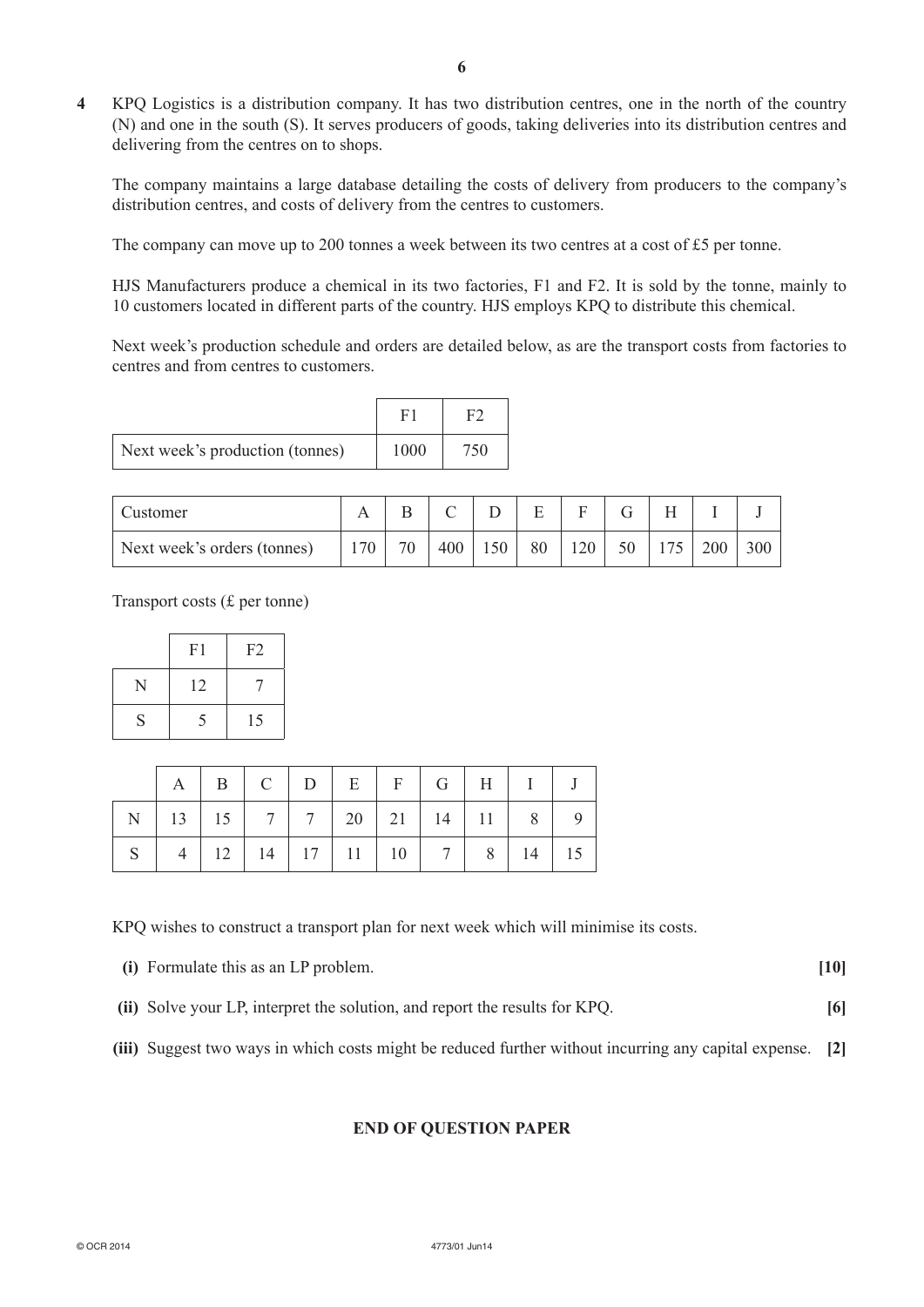### **BLANK PAGE**